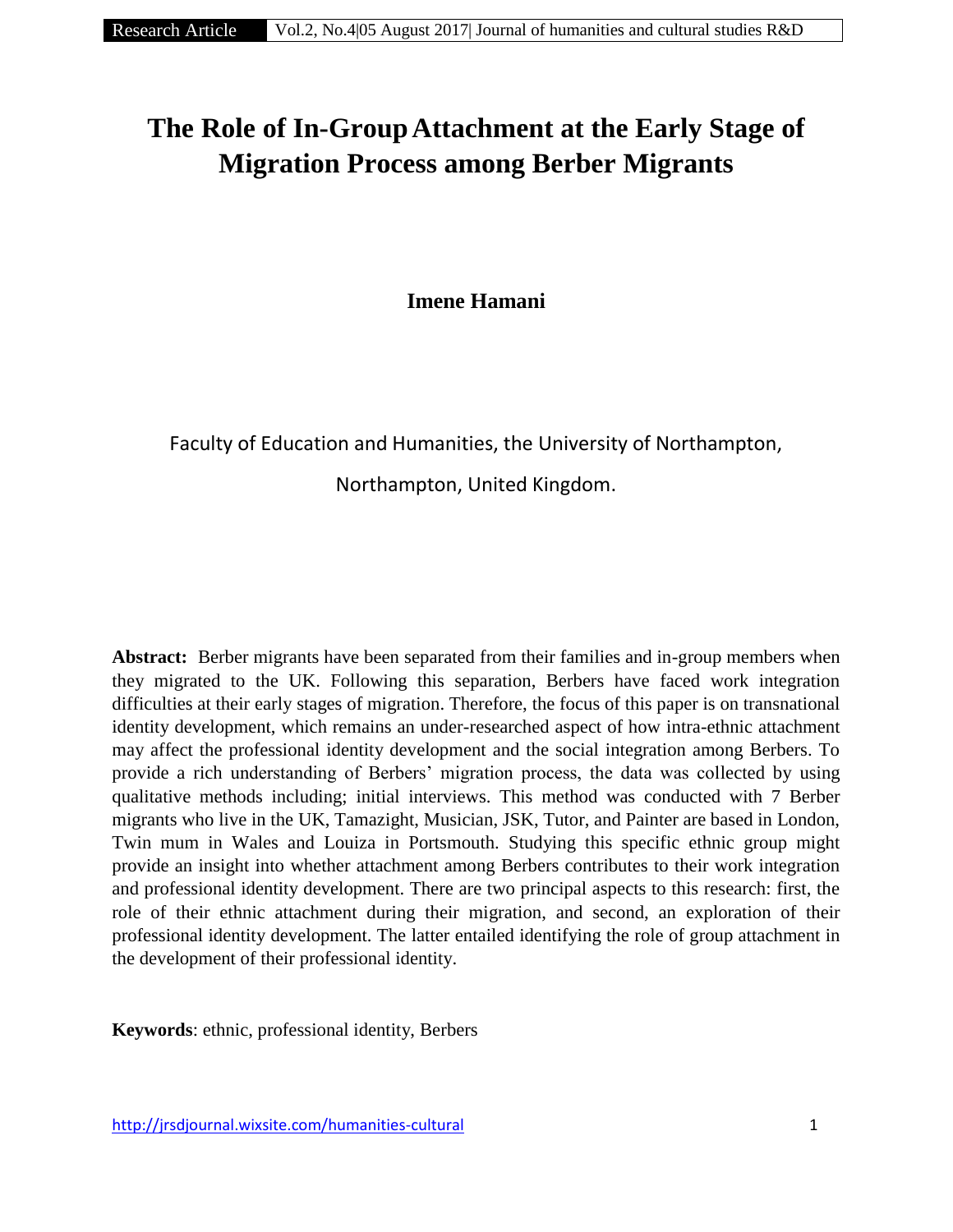## **Introduction**

Berbers (or Amazigh, which means 'free men') are the indigenous people of the North African 'Maghreb', meaning the part of North Africa which includes, Libya, Tunisia, Algeria, and Morocco (Hannoum, 2008). The term 'ethnic' in this thesis is not based on ideas of race. Instead, the ethnic group refers to a self-defined cultural collective as used by the Office of National Statistics (2011): "There is no consensus on what constitutes an ethnic group and membership is something that is self-defined and subjectively meaningful to the person concerned".

Attachment theory has been the focus of many researchers who have expanded the knowledge of infant-parent attachment, where the focus was on infant development in general and the continuity of patterns of child-parent attachments over time (Ainsworth, 1989; Sroufe and Water 1977). To comprehensively understand the attachment theory among Berbers, my research aims to explore the challenges encountered by Berbers in their integration into the UK society and to determine whether Berber's professional identity development across international boundaries is influenced by some important factors such as their in-group membership. This implies a search for the impact of Berbers' attachment on their professional identity development, despite differences attributable to their work experience. In addition, I would like to make substantial progress toward understanding whether Berbers' professional identity provides a basic development process relevant to their social validation across international boundaries.

Like other identities, occupational identity may change over time and space depending on the objectives of the profession, and the cultural and political context in which the profession is located. The term 'professional identity' can be used interchangeably with such terms as occupational identity and work identity. Occupational identity refers to "vocational, work, professional or career identity" (Skorikov and Vondracek, 2011: 693). For this research, the term 'professional identity' refers to the process of integrating individual's personal knowledge and experience with organisational demands, a process that is linked to self-efficacy (Woods et al., 2016). In other words, the individuals who are employed in the public or private sector aim to deliver their knowledge and experiences to their organisations.

# **Research Problem**

Studies on professional identity have been explored by an in-depth analysis of how counsellors, teachers, nurses and accountant develop their professional identity through their community of practice and training (Suddaby et al., 2007; Gibson et al., 2010; Trede et al, 2012, Dollarhide et al., 2013; Hoeve, 2014). However, there is very little research that deals on how attachment theory contributes to the development of the professional identity of migrants. Furthermore, there is no available literature outlining how this could be developed for the Berber migrants' living in the UK. This gap in knowledge is particularly problematic in the workplace and social integration for Berber migrants, who may need support and training resources that are different from those they had in their home countries. Therefore, my interest in this research lies in the way that Berber groupness may lead to an empowerment strategy across international boundaries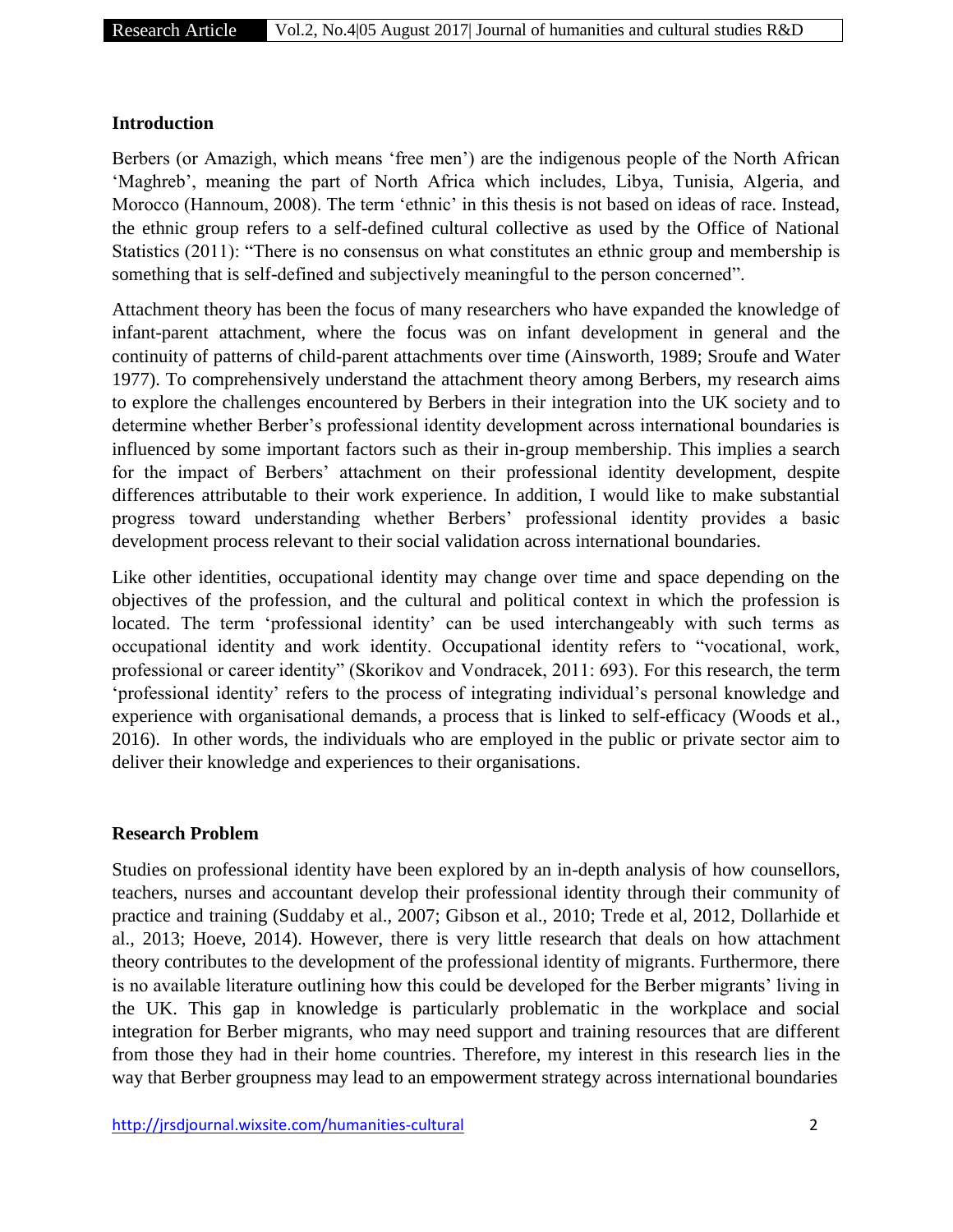that may help immigrants to forge their occupational identity, which in turn may enable them to have a sense of belonging. Yuval-Davis (2006) points out that belonging is a sense of feeling 'at home'. Therefore, the aim of this study is to explore the ethnic group relatedness, yet which may be a central factor driving professional identity development and having a sense of belonging to a new country. This implies that the ethnic collectivity may have an influential role in Berber immigrants' positioning in UK society. In addition to considering the process of migrants' professional career development which they are going through, it is important to consider the countries of origin as well as the host country (Georgiades et al. 2007). The analyses will highlight whether the Berber ethnic group community plays a role in developing their professional identity and sense of belonging.

#### **Literature Review**

## **The role of self in social relationship**

The original theory that was formulated by Mead (1934) proposed that individuals develop their self through their social relationships. Similarly, Gecas (1982) argued that social relationships help individuals to acquire important features of their self (cited in Blustein and Noumair, 1996). Following this perspective, Gergen (1991: 170) stated that "relationships make possible the concept of the individual self…we appear to stand alone, but we are manifestations of relatedness". Blustein and Noumair (1996) also report that studies and theories in sociology and social psychology have revealed that relational influences have a potential influence on self. Regarding this, the social attachment might impact not only self-formation process; it may also impact on the professional identity development. This may be the case with Berber migrants who may tend to maintain their ethnic groupness at their early stage of migration to develop a new occupational identity. Blustein (1992: 175) has described career exploration as individuals' knowledge of self and environment, which are used to enhance their career development.

#### **Family attachment and career exploration**

Empirical studies (Schulthesis & Blustien, 1994; Kracke, 1997) and theoretical formulations (Josselson, 1988; Marcia, 1988) have examined the impact of family attachment on career exploration process and identity development. Similarly, Ketterson and Blustein (1997) have examined the role of parent-adolescent attachment relationships in the career exploration process through a correlative analysis. Their results indicate that attachment to their parent correlates positively with environmental exploration. This is because the role of family relationships characterised by support and autonomy improves the knowledge of both self and the external environment that individuals are involved in to progress their career development (Kracke, 1997). Early in attachment studies, researchers found that parents' attachment provides security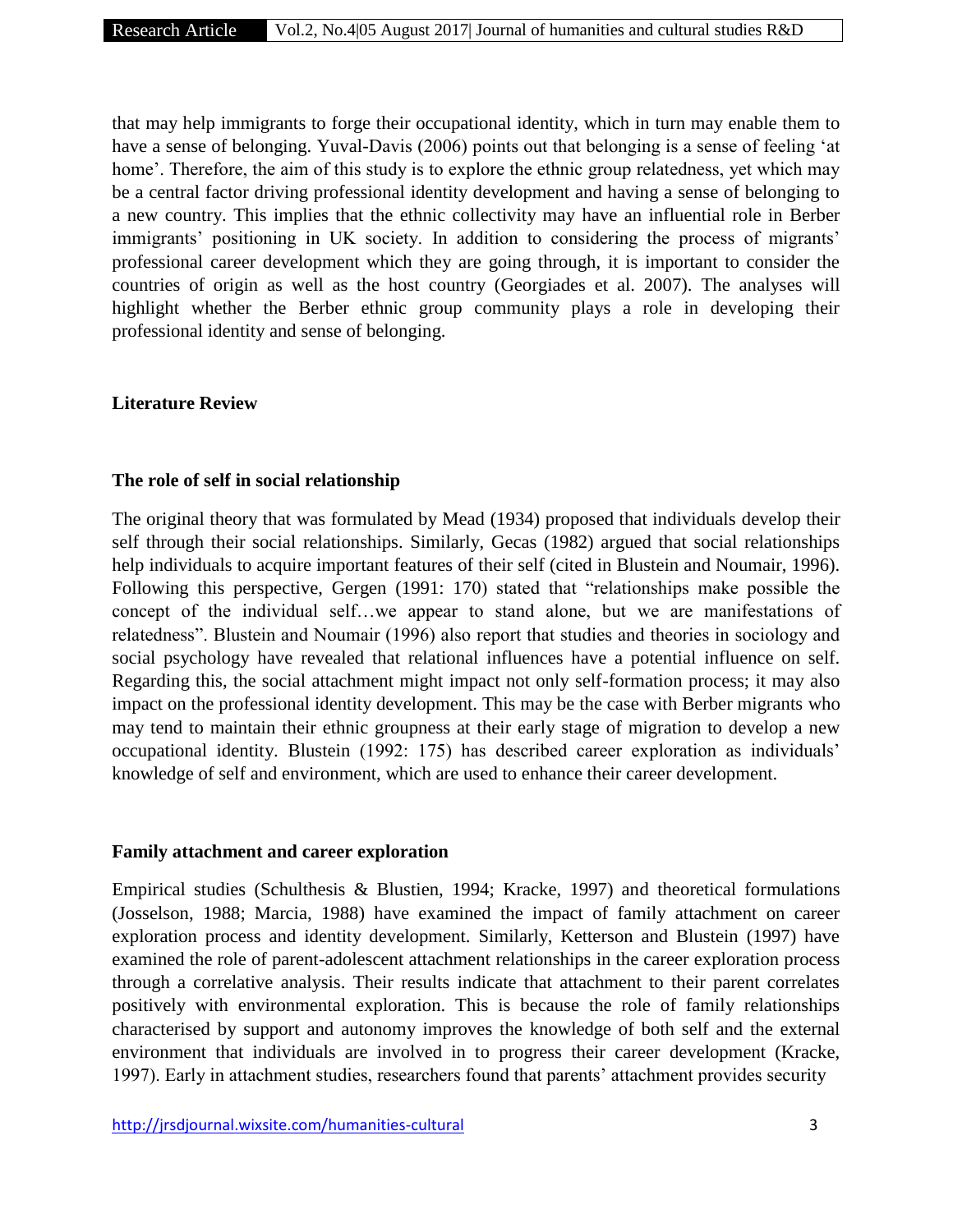and support that helps the child to develop his identity and to explore the environment. A similar theory has been used to illuminate the responses to challenges that Dutch and Belgian immigrants encountered in California during the stages of pre-migration, transit, settlement and adjustment/adaptation, where the author argues that understanding social support and immigrants 'needs will benefit from the application of attachment theory (Van Ecke, 2007).

Regarding the role of attachment relationship, this may be the case with Berbers migrants who seek support from their group members to explore their new identity and their new environment in terms of workplace integration through developing their vocational identity to progress in their career and to contribute to the society of settlement. In the career exploration realm, attachment theory is one of the most successful theories that have been applied (Ketterson & Blustein, 1997), its significant notion is the fact that the relationship with the 'attachment figures', such as parents or others provides an emotional support as well as a feeling of security (Ainsworth, 1989). This feeling of security and emotional support has contributed to the mastery and exploration of the world (Sroufe & Waters, 1977). Although the career exploration and development have been examined from caregiver attachment relationships, exploring ethnic group attachment and professional identity development that may contribute to the career exploration process within migrants is one of the unsolved questions within sociological and psychological fields. As many researchers point out, during the professional career, work identity development needs to be explored (Dollarhide et al., 2013; Gibson et al., 2010; Ronnestad & Skovholt, 2003).

#### **The role of self in career development**

Blustein and Noumair (1996) argue that self and identity have an impact on individuals' career development and practice. Within the field of psychology in general and in social constructionist sociology, and social psychology in particular, there have been several perspectives which explain the notion of self. In Kohut`s (2009) psychoanalytic perspective, the selfdevelops through an individual's intrapsychicorganisation that gives the individuals the ability to attain a sense of self-esteem. This view of self contrasts with the perspectives of other theorists, De Craemer (1983) and more recently Markus and Kitayama (2012) who have observed that the self is more related to the social context in which the individuals construct their self in relation to their own experiences and social roles (Cushman, 1990; Gergen, 2001).

Such a view emphasises the point that within the international boundaries, Berber migrants may give importance to their self-image, in terms of how they are perceived by others. Thus, they may construct their vocational identity in relation to their ethnic group relationship, which acts as a support prior to engaging in the work and social environment to better meet the organisations and host community conditions. Regarding this, in Lofquist and Dawis`s person-environment fit theory (*PE fit)* the self-image refers to "individual`s perception of his or her personality, that is, of his or her psychological needs and values and of abilities for satisfying those needs and values in interactions with the main general environments (e.g., work, social, educational, family) that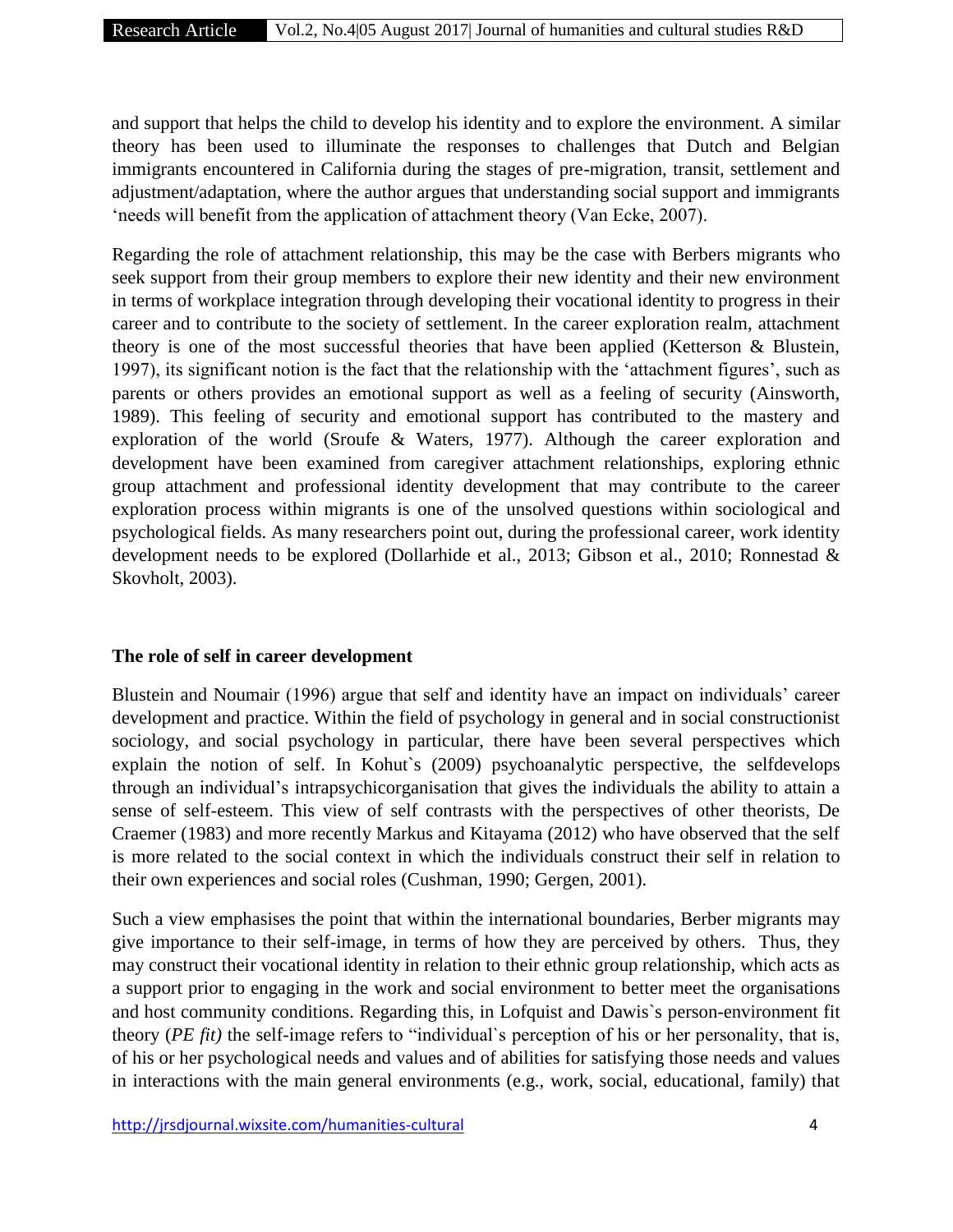life presents" (1991: 62).The context in which Berber migrants are found can have an impact on their self-image and identity. In other words, Berbers in the UK may be perceived differently by firstly, their host community, secondly the European migrants to the UK, such as those from the EU and thirdly the non-European migrants. This perception may be knitted with their different identity and cultural backgrounds. Thus, the conclusion that can be attained at this point is that Berbers' identity within the UK territory may be formed through their relationship to their ethnic group.

## **Research Paradigm**

This exploratory research will explore the migration experiences of Berber migrants living in the UK with a particular focus on their intra-ethnic attachment and professional identity development. According to Babbie (2011: 65) "exploratory studies are often done when a researcher is examining a new interest, or when the subject of the study is uncharted". The aim is to explore their responses to the challenges that they have experienced during their migration process and to explore whether their groupness may act as a reinforcing strategy to develop their social and professional identity development, which in turn may influence their sense of belonging.

## **Design and Method Description**

In my research, the data collection procedure is of three stages. The discussion provided in this paper is obtained from the initial interviews that have been conducted via Skype and lasted for 60 to 85 minutes. The initial interview is of two steps: the first step, demographic information such as gender, age, the length of stay, type of work, work experience, marital status, the number of children and religion have been gathered. This primary data source allowed me to create participants' profiles to facilitate characterization see the table 1 below that summarises participants' characteristics. The second step of the initial interview was a briefing session that allowed me to introduce the diary method and to explain how and for how long they should complete their diary.

Currently, the participants are engaged in completing their personal diaries. Their diaries as it was explained during the briefing session have two parts; in the first part, they are asked to write about their migration experience as it is lived and in the second part the participants are asked to recount only the significant events that have occurred during their migration process.

Finally, in the third stage, the data that will be obtained from the diaries will be followed up by open-ended semi-structured interviews that will help to explore both issues raised in solicited diaries and those that have not been tackled during the diary method.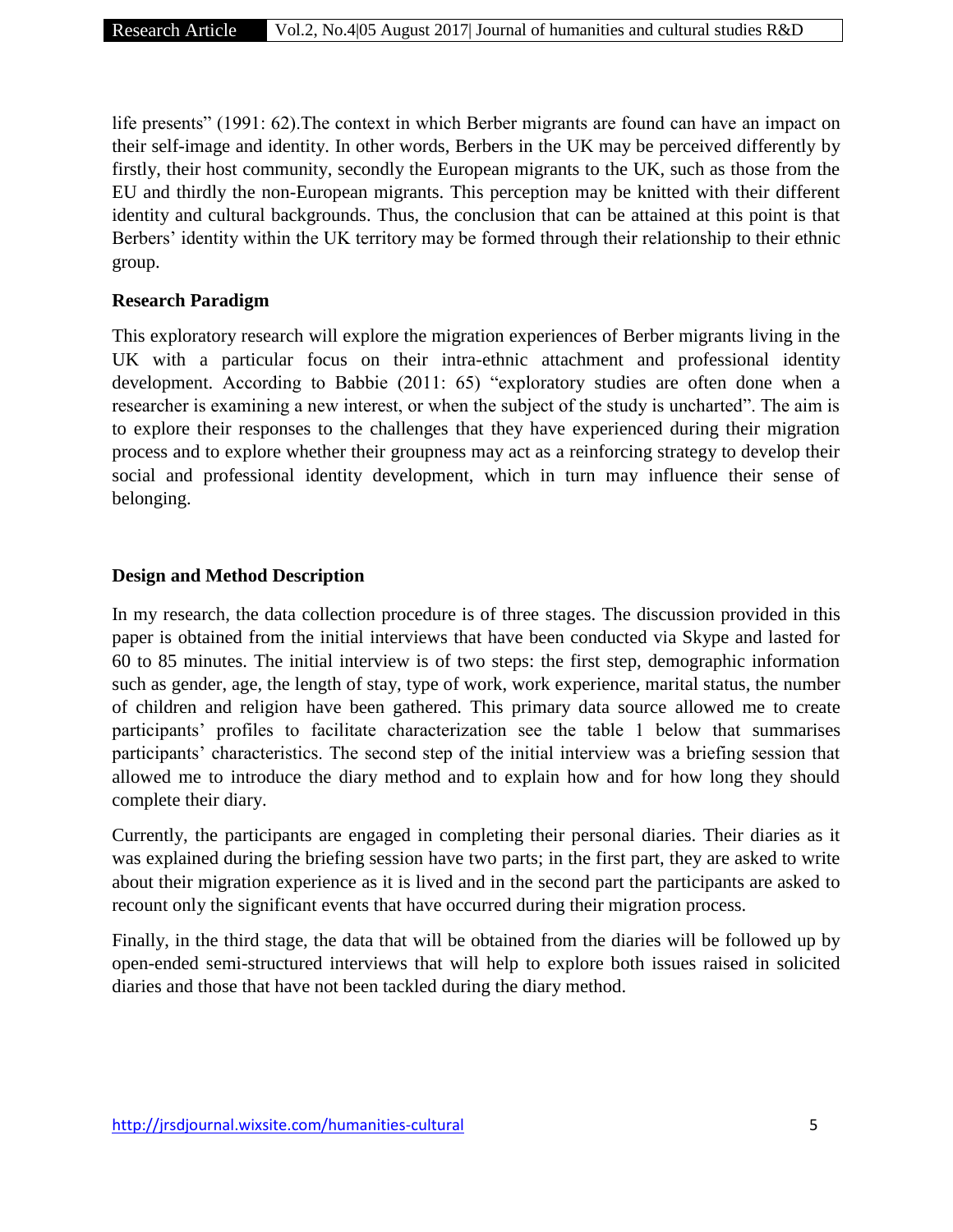| <b>Participants</b> | Gender         | Age | Ethnicity                    | <b>Migrant</b>    | <b>Educational</b>                                                                                                                                                                              | Work                           | <b>Current</b><br>Occupation             | Length<br>of stay       | <b>Marital</b> | <b>Number</b>                | Religion                                     |
|---------------------|----------------|-----|------------------------------|-------------------|-------------------------------------------------------------------------------------------------------------------------------------------------------------------------------------------------|--------------------------------|------------------------------------------|-------------------------|----------------|------------------------------|----------------------------------------------|
|                     |                |     |                              | status            | Level                                                                                                                                                                                           | <b>Experience</b><br>In the UK |                                          |                         | <b>Status</b>  | <b>Of</b><br><b>Children</b> |                                              |
| Tamazight           | $\mathbf F$    | 20  | Mixed<br>Kabyle-<br>Lebanese | 2.0<br>generation | Undergraduate<br>level                                                                                                                                                                          | 2 years                        | <b>Students</b><br>Part-time<br>waitress | $\overline{2}$<br>years | Single         | $\mathbf{0}$                 | Atheist                                      |
| Painter             | $\mathbf{M}$   | 61  | Kabyle                       | 1.0<br>generation | $\frac{1}{2}$<br>level<br>$-A$<br>Algeria<br>-Diploma<br>in<br>hotel and tourism<br>in Algeria<br>-Training<br>as<br>instructor,<br>and<br>decoration<br>and<br>painting in<br>the<br><b>UK</b> | 32 years                       | Driving<br>instructor                    | 35<br>years             | Married        | $\overline{2}$               | $\mathbf{A}$<br>non-<br>practicing<br>Muslim |
| Musician            | $\mathbf{M}$   | 46  | Kabyle                       | 1.0<br>generation | in<br>-Degree<br>teaching music                                                                                                                                                                 | 20 years                       | Cleaning<br>Supervisor                   | 20<br>years             | Single         | $\mathbf{0}$                 | Muslim                                       |
| Twin mum            | $\overline{F}$ | 50  | Kabyle                       | 1.0<br>generation | -B. A degree in<br>and<br>economics<br>management<br>in<br>Algeria                                                                                                                              | 13 years                       | Child<br>practitioner                    | 14<br>years             | Married        | $\overline{2}$               | Non-<br>religion                             |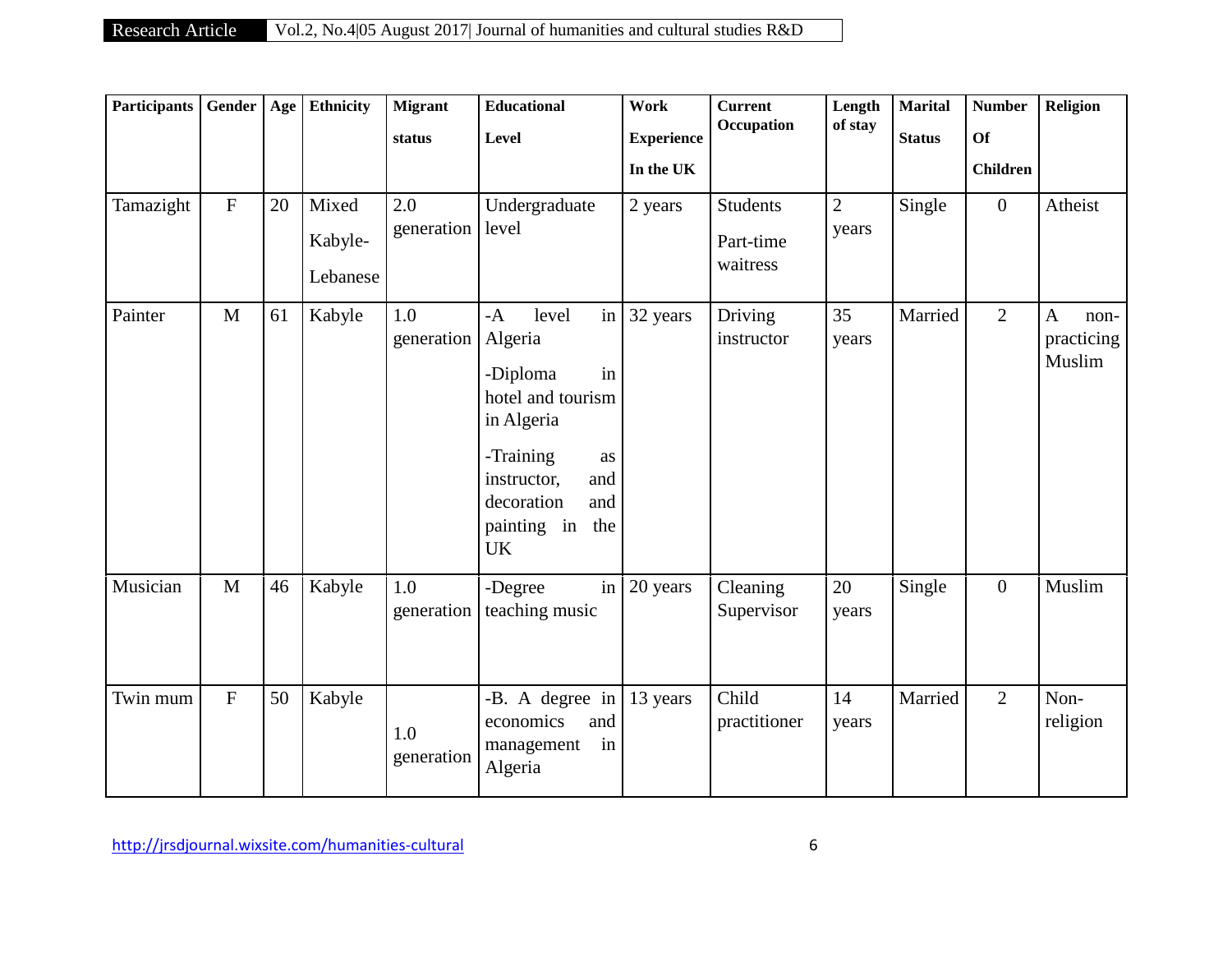|            |                |    |        |                             | 5<br>-Level<br>leadership<br>in<br>management<br>the UK                 |         |                                         |             |         |                |        |
|------------|----------------|----|--------|-----------------------------|-------------------------------------------------------------------------|---------|-----------------------------------------|-------------|---------|----------------|--------|
| Tutor      | $\mathbf{M}$   | 54 | Kabyle | 1.0<br>generation           | M.A degree in $26$ years<br>engineering<br>in<br>Algeria                |         | Teacher<br>of<br>physics<br>and<br>Math | 26<br>years | Married | $\overline{0}$ | Muslim |
| <b>JSK</b> | M              | 33 | Kabyle | 1.0<br>generation   Algeria | -B.S degree in<br>-professional<br>training as team<br>leader in the UK | 6 years | <b>Sales</b><br>administrator           | 6<br>years  | Married | $\overline{0}$ | Muslim |
| Louiza     | $\overline{F}$ | 42 | Kabyle | 1.0<br>generation           | -B. A degree in $\vert 5 \rangle$ years<br>English<br>in<br>Algeria     |         | Costumer<br>service<br>adviser          | 8<br>years  | Married | 2              | Muslim |

Figure 1: Characteristics of Berbers Based on Demographic Details

1.0 generation: Those who were born Algeria and arriving in the United Kingdom as an adult.

1.5 generation: Those born in Algeria and migrated at a young age.

2.0 generation: Those who were born abroad such as the United Kingdom or other.

http://jrsdjournal.wixsite.com/humanities-cultural 7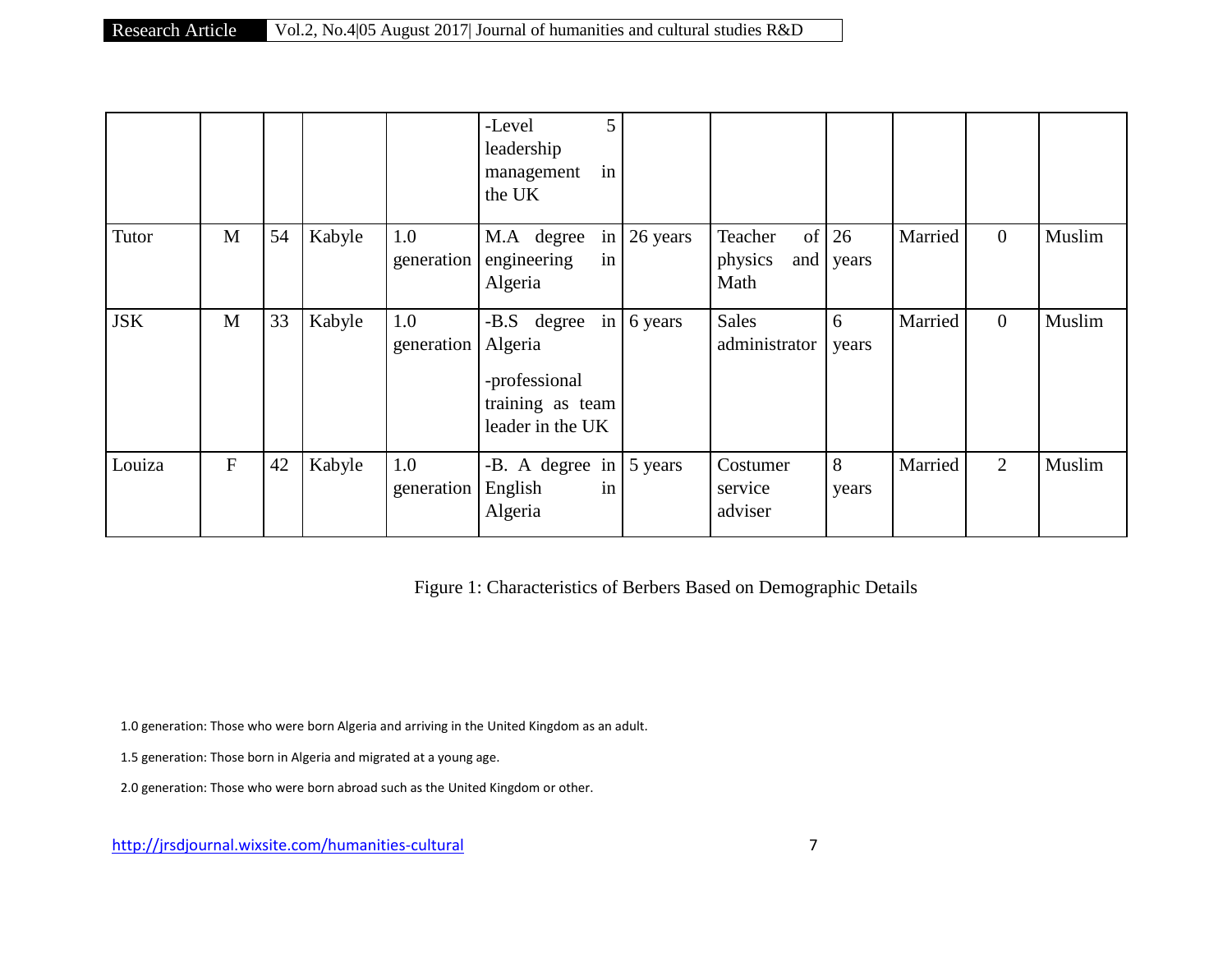#### **Justification of Using the Method**

The literature on the study of migration and professional identity development among migrants is more based on collecting narrow data (for instance using surveys, open and semi-structured interviews). Since I want to get a comprehensive understanding of the aspects that impact their integration process and professional identity development, I believe that deep and rich data could be reached by using triangulated methods. Initial interviews have enabled me to gain a greater understanding of how each participant differs from another in terms of his/her migration experience. In addition, through their narratives, respondents' stories about their lives and experiences that they have provided during the initial interview acted as means to know my participants better and to provide a whole picture of my participants.

The solicited diaries will enable me to capture their feelings and reactions towards a specific event, because each participant' account of his/her experience may be either different or same.The final interviews will enable me to observe and feel their emotional responses.

#### **Limitations of the methods**

Like any other research instrument, initial interviews, solicited diaries and semi-structured interviews have some limitations. The main limitation that this study encountered so far is the difficulty of recruiting the participants and the inability to practice observation at workplaces of my participants due to the ethical issues towards the non-Berber employees as well as the employer. The only challenge that I have encountered in the initial interview is the technical problem of my personal computer. During the mock interview that I had with one of my participants, my personal computer was not well responding to the signal. This mock interview enabled me to fix my computer before the real interviews and I had two computers in hand during the real interview in case the problem will re-emerge. In addition, while completing their diaries, I am keeping a regular contact with my participants to check their progress. However, I found that their progress is slow and the majority has not started their diary in the time asked. This is mainly due to the time consuming and my participants are not diaries keepers. As it is argued that diaries require great efforts and time from the respondents (Meth: 2004; Alaszewski: 2006). To address this issue, I have allowed them extra time to give them more time to recall the important information and enabling them to make changes and add information. Another issue that I might encounter in the critical incident diary is being biased, as Leitch (2015) argues the reflective self-report in Critical Incident Technique may lead to bias. To address this limitation, participants who agreed to take part in the study have been provided with a full explanation about what, how and when to record in their diaries during the last phase of the initial interview stated earlier. In addition, they have been encouraged to recount the important incidents by providing them with an incident protocol that might help them to recall the retrospective events. Similarly, open-ended semi-structured interviews may lead to the participants to divert from the original topic (Kaar, 2007). To avoid such limitation in my study, the final interviews will be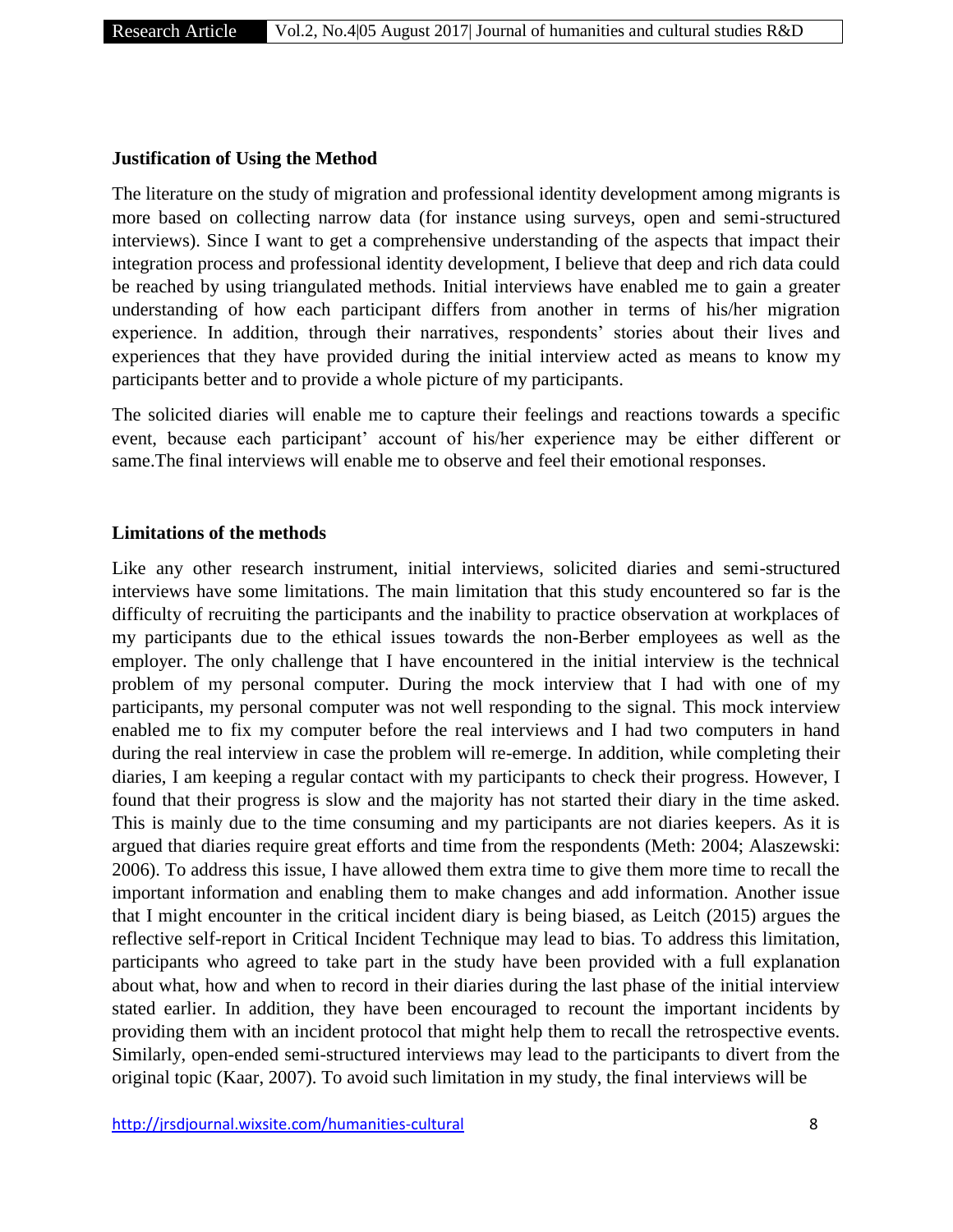guided by specific open-ended questions covering specific themes to achieve the aims and the objectives of the research and enabling the interviewee not to deviate from the researcher's concern.

#### **Sampling approach**

To explore deeply the process of migration and integration among this specific ethnic group, the study uses a purposive sampling that best suit to answer my research aims and objectives, because it enables me to collect information from Berbers based on their first-hand experience about their migration (Babbie, 2011). The goal of purposive sampling that refers to a nonprobability sampling, is to select individuals who are appropriate to the research study (Denzin and Lincoln, 2000; Silverman, 2014; Bryman, 2016). Due to the small number of Berbers in the UK, it has been difficult to reach a large size sample. Therefore, to obtain a relevant and a purposive sample, I have recruited participants through snowball sampling. I have posted on Facebook on the Amazigh Cultural Organisation's page that I was looking for Berber workers who live in the UK. Then some participants who fit the criteria characteristics responded to my request. In addition, I politely asked those from my personal contact to ask their friends or acquaintances from the same background. Such sampling is used to recruit groups who are not easily accessible (Babbie: 2011; Shinebourne: 2011). This type of sampling refers to gaining access to a larger group of people who are relevant to the research topic by first approaching a small group (Bryman: 2008; Babbie: 2011; Nolas: 2011; Silverman, 2014; Bryman: 2016).

| Sampling Criteria                                   |
|-----------------------------------------------------|
|                                                     |
| -Participants must be adult workers (from 18 to 65) |
| years).                                             |
|                                                     |
|                                                     |
| - 1.0, 1.5 and 2.0 generation migrants.             |
|                                                     |
| -Resident in the UK $2+$ years.                     |
|                                                     |
| -From the same ethnic background.                   |
|                                                     |
|                                                     |

Figure 2: Research Sample Criteria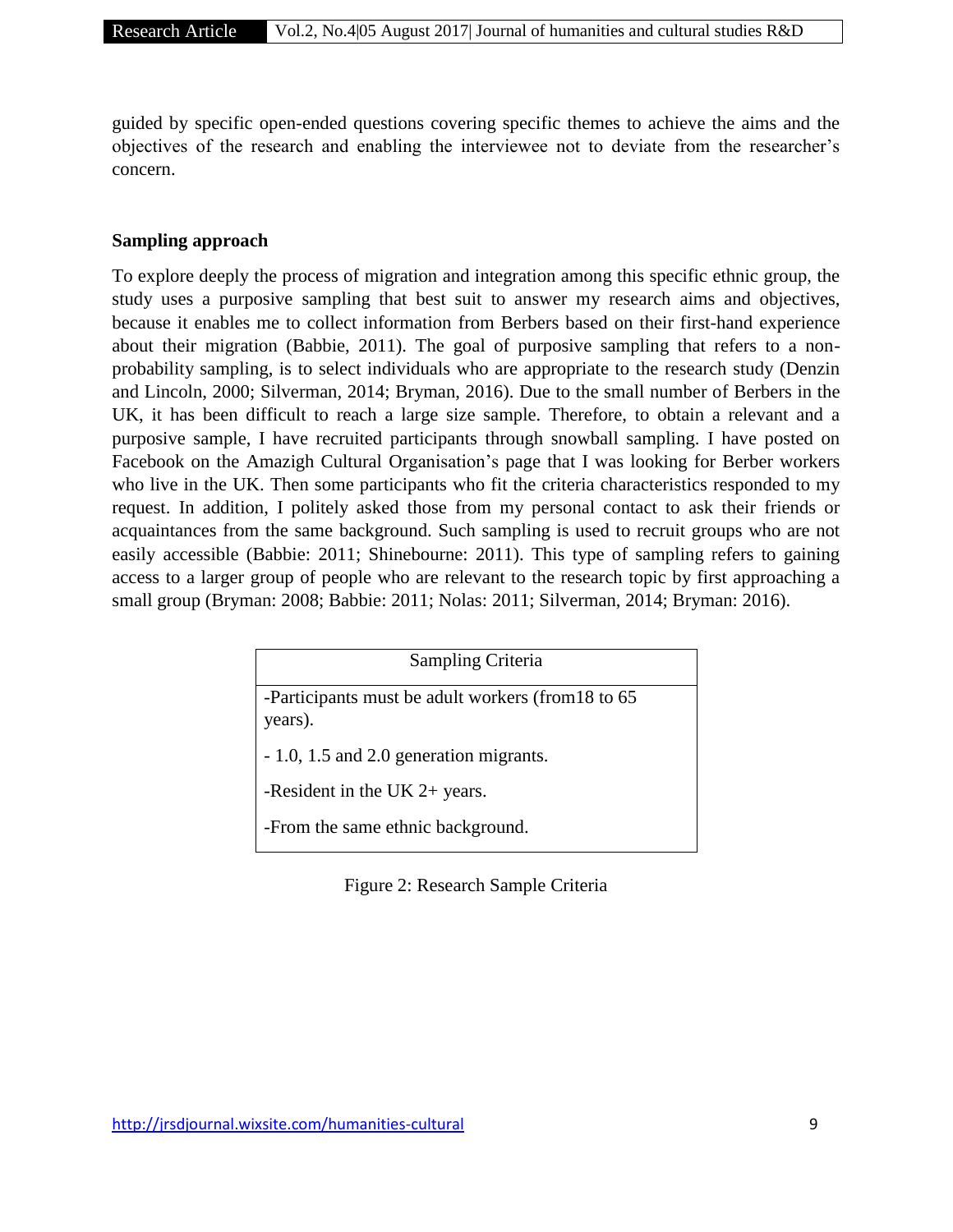## **Primarily Results and Discussion**

As a Berber immigrant and PhD researcher in the United Kingdom, I share my experience with other immigrants, regardless their ethnicity, however, I feel more comfortable when I am surrounded by my in-group members. I think sharing the same ethnic background with my participants give me the privilege to understand and to interpret their data accurately.

Louiza is a Kabyle woman aged 42 years. She is born in Bejaia a Kabyle region in Algeria. Louiza has studied in Algeria and has BA degree in English. She lives in the UK since 2009. She is married to an Italian-English husband and has two children. She worked as a volunteer in school as a teacher assistant (TA) from 2009 to 2010. She had her own business as a French teacher from 2013 to 2015. Then she works as a customer service adviser from 2015 up to now.

During the interview, Louiza revealed that she has no Berber or Algerian friends in Portsmouth the place where she currently lives. When I asked her whether she is in contact with Berbers she goes on to say that:

#### The original text (in French):

*"Il y en n'as pas beaucoup je pense mais hhh c'est vrai que ça fait plaisir d'avoir quelques comme ça –moi personnellemen tj'ai pas hhhjeneconnais du tout ni Algérien ni Kabyle dayé…mais hhh ça me manque comme même le contact des kabyles …oui…oui…parce que c'est un composant de notre identité…ce n'est pas hhh il y a quelque chose qui manque il y a hhh…haja avecquiquelqu'untu vas parler des chosesquivacomprendredirectementhhhblajene sais pas tumentionnesquelque chose ça y est on est on comprend et tout …tu peuxavoirce genre de conversation avec des Anglais ou hhh ouais ça me manque c'estvrai …c'est commeunefamillecommeune grande famille"* 

The translated version:

"There are not a lot I think but it a pleasure to have someone like that…me personally I don't have hhh I don't know at all neither Algerian or Kabyle here … but *I miss the contact with Kabyles….yes…yes…because it is a component of our identity….it is not hhh there is something missing there is hhh something with whom you can talk about things that he can understand directly…without I don't know… you mention something it is done we understand everything….you cannot have such discussion with an English or hhh yeah I miss it is true…it is like a family like a big family".*

This extract from the initial interview shows that Berberness is important for Louiza during her migration. Although she has two children and a husband she misses the cultural contact with her in-group members. We can say that for Louiza her in-group attachment knows separation due to spatial circumstances. Her attachment to her in-group members is defined in terms of mutual understanding and communication. Here we can argue that ethnic attachment is important for migrants who seek comfort and closeness with their in-group members. According to the attachment theory, the desire for closeness to in-group members across the borders is part of our identity and biology that focuses on the behavioural system as Ainsworth claimed: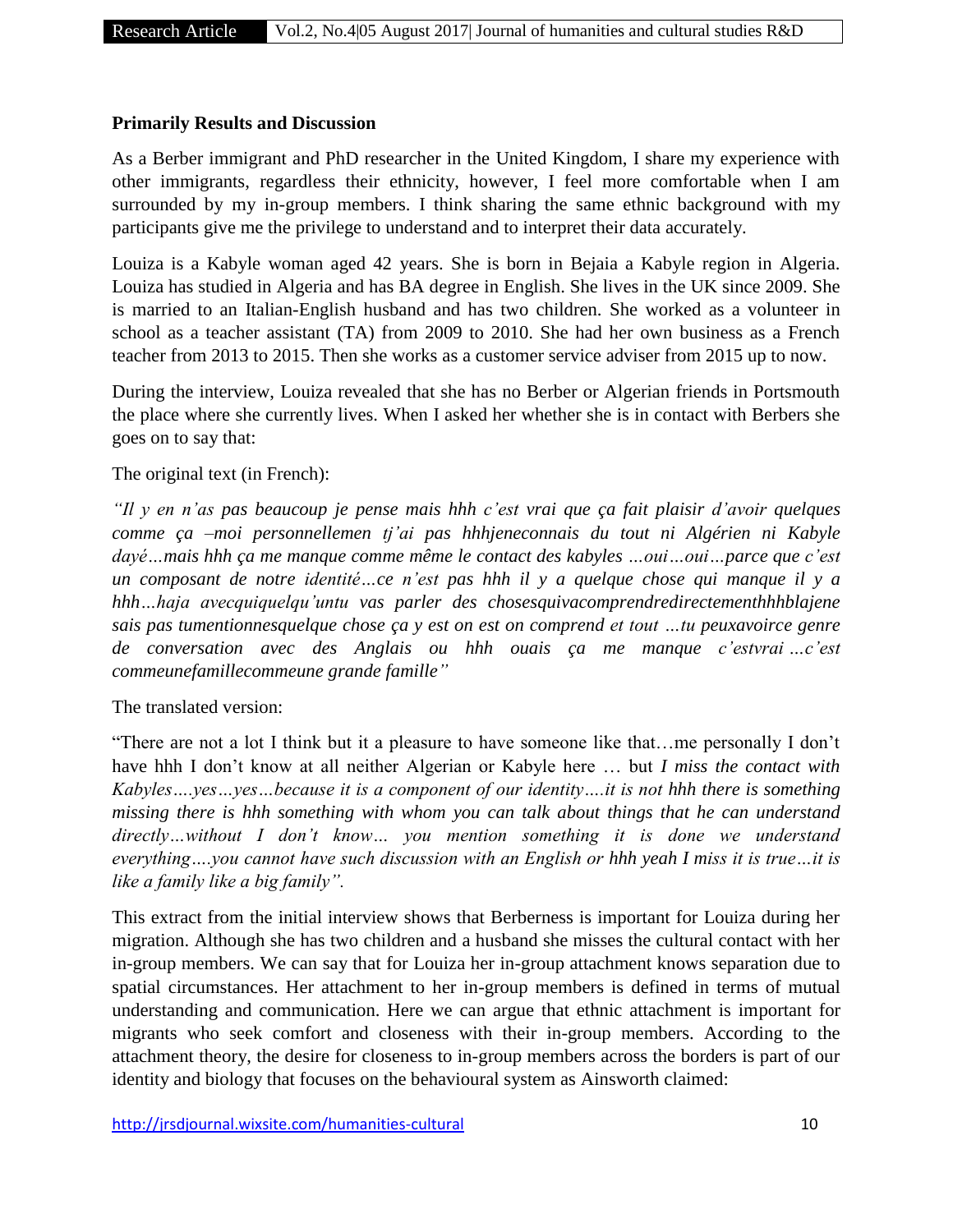"the attachment behavioural system that is biologically rooted and thus species-characteristic" (Ainsworth, 1989:709). In addition, despite the technology development that provides synchronous communication between people such as Skype, phones etc. Louiza is marked by ingroup separation, the lack of feeling of being understood by the out-group people. For Louiza ingroup attachment is like a family for her.

Similarly, Musician had emotional consequences of being away from his family because he came in his teens but he stands on some people from his in-group member who helped him to find his way.

Musician is a Kabyle man aged 46 years. He was born in Sidi-Aich a Kabyle region in Algeria. He did his studies in Algeria. After doing one year of English and later two years of sociology, he did one year of psychology. Then he studies three years in a school of music where he got a degree in teaching music. He is single and has no children. He has lived in the UK since 1997. He is working as cleaner supervisor.

While introducing himself during the initial interview, Musician provided his short anecdotal as he referred to as a movie.

He said that:

"*I lived her almost twenty years now (caught) well is been so not that hard hard hard but a bit hhh I was young when I arrived here, everything was new for me hhh finding some people that I know which I have been stand on and...I…just help helped me to find out my way hhh and God thanks we all everything is gone perfect Alhamdulillah --------I lived with friends for six months without paying nothing ... so just to make a bit of money then after that I have to be independent. I have to go that how that how it is*".

This extract illustrates how Musician found it hard the first days of his migration due to his young age. He found support from his in-group members who are Algerians and some of them are Berbers as he said. According to the intra-ethnic attachment, Musician revealed about the ideology of help and support that is found among the in-group members across the borders who provide support to the new comers in terms of housing.

*"well it is not easy for the first time*----*all the people came to this country they have to work so hhh we have to fill ourselves ...it was a bit embarrassing…I have not got the right to work…to work…you have to provide paper----is all those obstacles that we have to go through until we find something that allowed us to work…the only thing is either you work cash and hand like no papers and no bank account and nothing sort of these things or you can just make fake paper to work with …that we have done…I work for the first time in a restaurant…then…it was okay it was new…new job for me new hhh like an opportunity to know this kind of job… I didn't like it because is not … I don't don't like kitchen but I have to----then carry on with that job until …hm 2000 hm and one …then I stopped for almost one year…everything goes smooth but still the problem of that papers…always in my mind because …to not to be…to be very far from your family from what you left behind is very hard, to be honest and…things changed in back home"*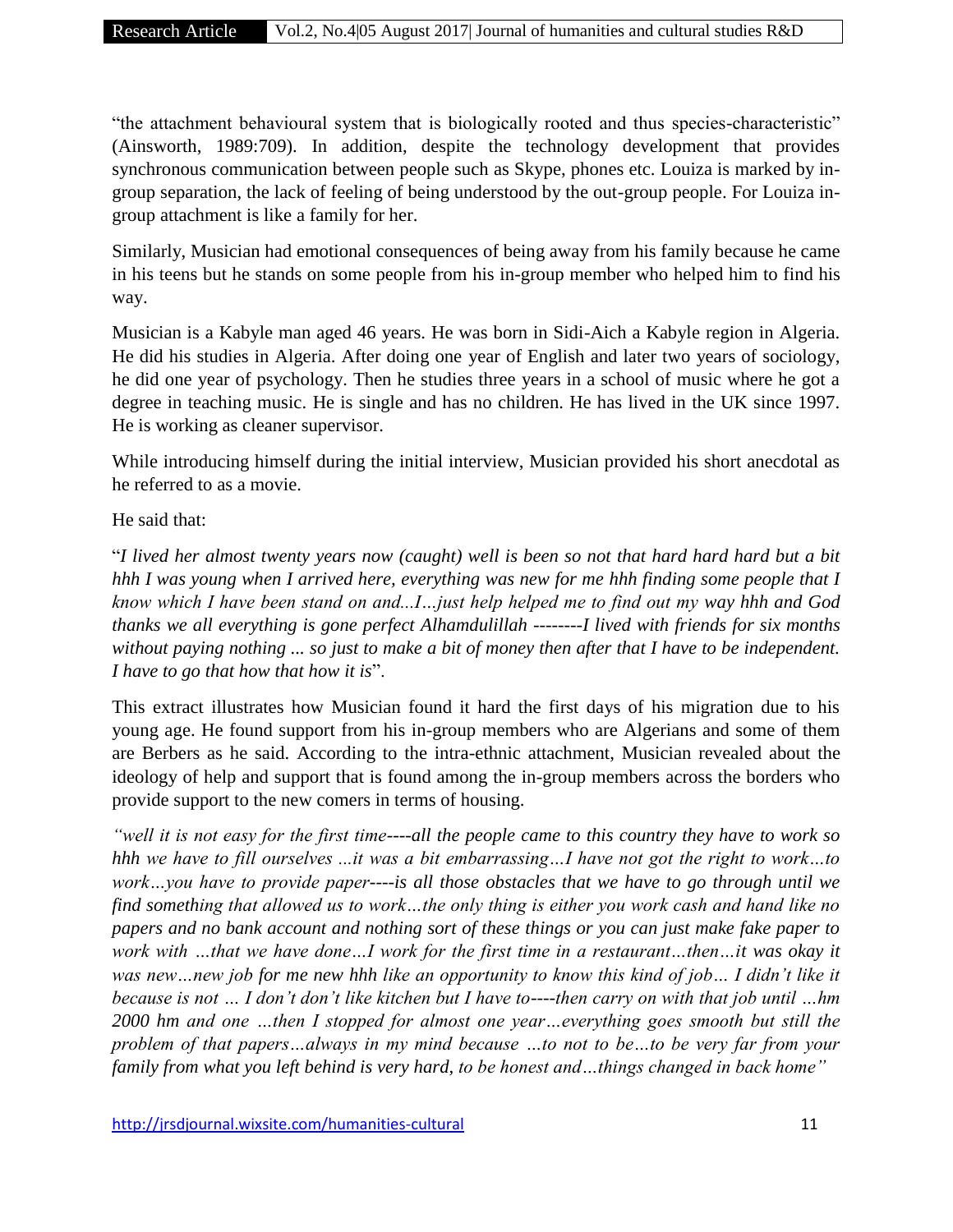This verbatim, however, demonstrates Musician difficulty in integrating the workplace at the early stage of this immigration may be due to his illegal status. In addition, the obligation for Musician to work in a domain that he does not like that is the kitchen. Consequently, this has modified his occupational world and his view of self in comparison to his work as a teacher in Algeria. Therefore, it may be necessary for some individuals to develop new careers because their skills and qualifications are not transferable (Blustein and Noumair, 1996). In addition, his illegal status reinforced the family separation since he could not travel and he shows the fears of going back home due to the changes that Algeria knew at that time.

#### **Conclusion**

It is obvious that from the samples discussed above, Berber migrants have faced some challenges when integrating the workplace and developing their professional identity across international boundaries. Therefore, during their migration process, shared backgrounds and cultures supply a common understanding that leads to a sense of comfort and security that could result from their link to others from the same ethnic group as an empowerment strategy that deals with emphasising cooperation, revealing feelings, and negotiating the migration process. It may also provide the ability to shift from the security provided by the ethnic group attachment, with selfconfidence in engaging to other groups in domains such as workplace integration, where Berbers can develop their professional identity by constructing a social framework based on the concept of domain of practice. For example, Berbers may construct their identity through the interaction with their ethnic community and at the same time with those who share a similar domain of practice. As Hoeve et al. (2014) suggest, for nurse educators need to interact and share their work experiences with individuals from the same domain of practice (nurse community) to learn and construct their identity. In this sense, identity is created in relation to others, rather than inherited; this would suggest that the social process relates to social constructionist theory (Gergen and Gergen, 2008) (cited in Woods et al., 2016).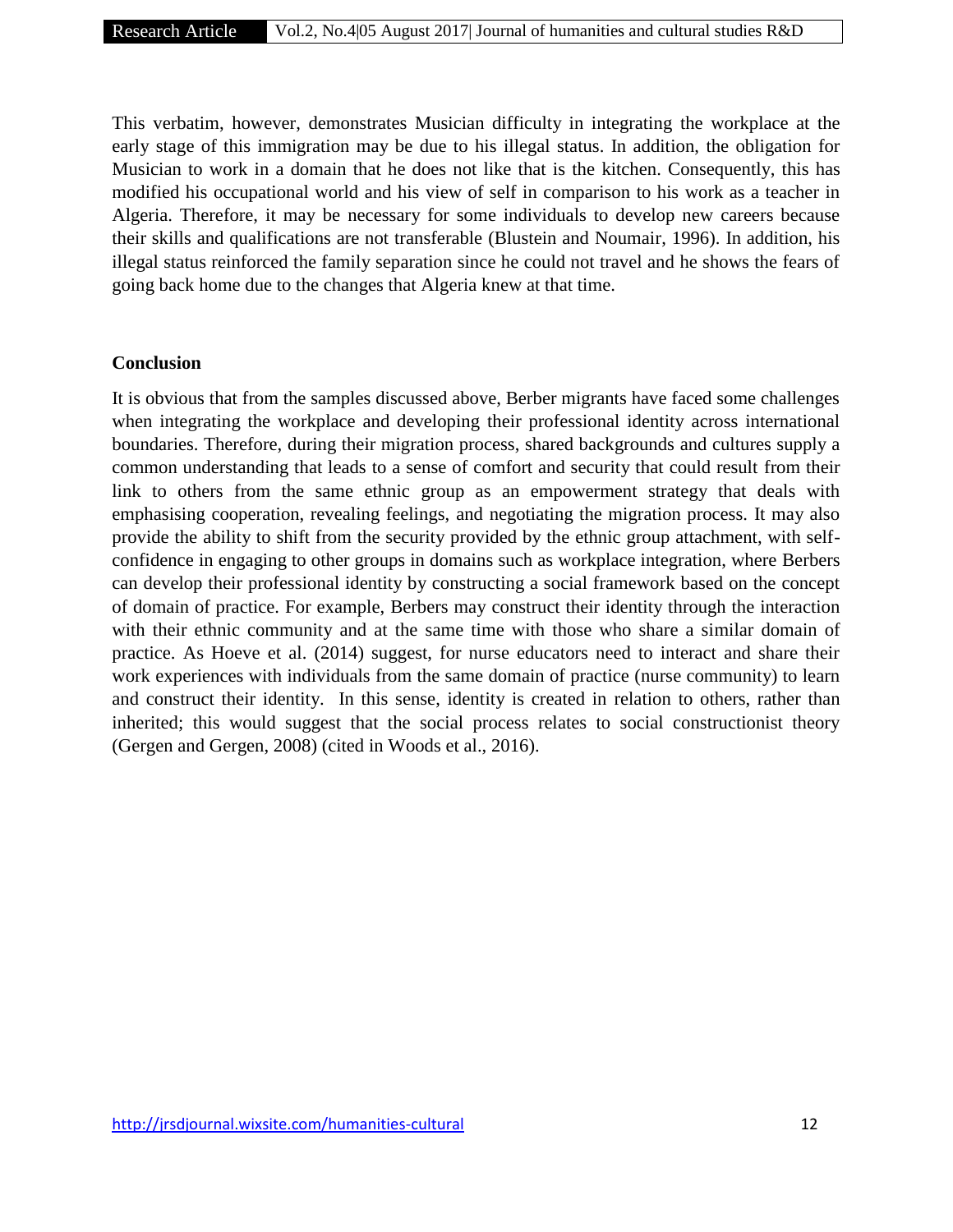## **References**

Alaszewski, A. (2006).*Using diaries for social research*. London: Sage.

Ainsworth, M. S. (1989).*Attachments beyond infancy*. American Psychologist, 44(4), 709-716.

Babbie, E. (2011) *The basics of social research*. (5th edition). Belmont, CA: Cengage Learning.

Blustein, D. L. (1992). Applying current theory and research in career exploration to practice. *The Career Development Quarterly*, 41(2), 174-183.

Blustein, D.L.,& Noumair, D.A. (1996). Self and identity in career development: Implications for theory and practice. *Journal of Counseling and Development: JCD*, *74*(5), 433-441.

Bryman, A. (2008).*Social research methods*.3rd edition. New York: Oxford University Press.

Bryman, A. (2016).*Social research methods*. 5th edition. New York: Oxford University Press.

Cushman, P. (1990). Why the self is empty: Toward a historically situated psychology. *American Psychologist*, 45(5), 599-616.

Denzin, K., N., &Lincoln, S. Y. (2005).*The Sage handbook of qualitative research*. 3rd edition. Thousand Oaks: Sage Publications

Dollarhide, C. T., Gibson, D. M.,& Moss, J. M. (2013). Professional identity development of counsellor education doctoral students. *Counselor Education and Supervision*, 52(2), 137-150.

Georgiades, K., Boyle, M. H.,&Duku, E. (2007). Contextual influences on children's mental health and school performance: The moderating effects of family immigrant status. *Child Development*, 78(5),1572-1591.

Gergen, K. J. (1991).*The saturated self: Dilemmas of identity in contemporary life*. New York, NY: Basic Books. Available from: http//books.google.co.uk/ [Accessed 14th February 2016].

Gibson, D. M., Dollarhide, C. T., & Moss, J. M. (2010). Professional identity development: A grounded theory of transformational tasks of new counsellors. *Counsellor,Education and Supervision*, 50(1), 21-38

Hannoum, A. (2008). The Historiographic State: How Algeria Once Became French. History and Anthropology, 19(2), 91-114.

Hoeve, Y. T., Jansen, G., &Roodbol, P. (2014). The nursing profession: public image, selfconcept and professional identity. *A discussion paper. J. Adv. Nurs*, 70 (2), 295–309.

Josselson, R. (1988). The embedded self: I and thou revisited. In: Lapsley, D. K., &Clarck F. C. (eds.) *Self, ego and identity: integrative approaches*. New York: Springer-Verlag. PP. 91-106. Available from: http//books.google.co.uk/ [Accessed 12th July 2016].

Kaar, M. (2007).*A critical investigation of the merits and drawbacks of in-depth interviews*. Available from: http//books.google.co.uk/ [Accessed 1st December 2016]

http://jrsdjournal.wixsite.com/humanities-cultural 13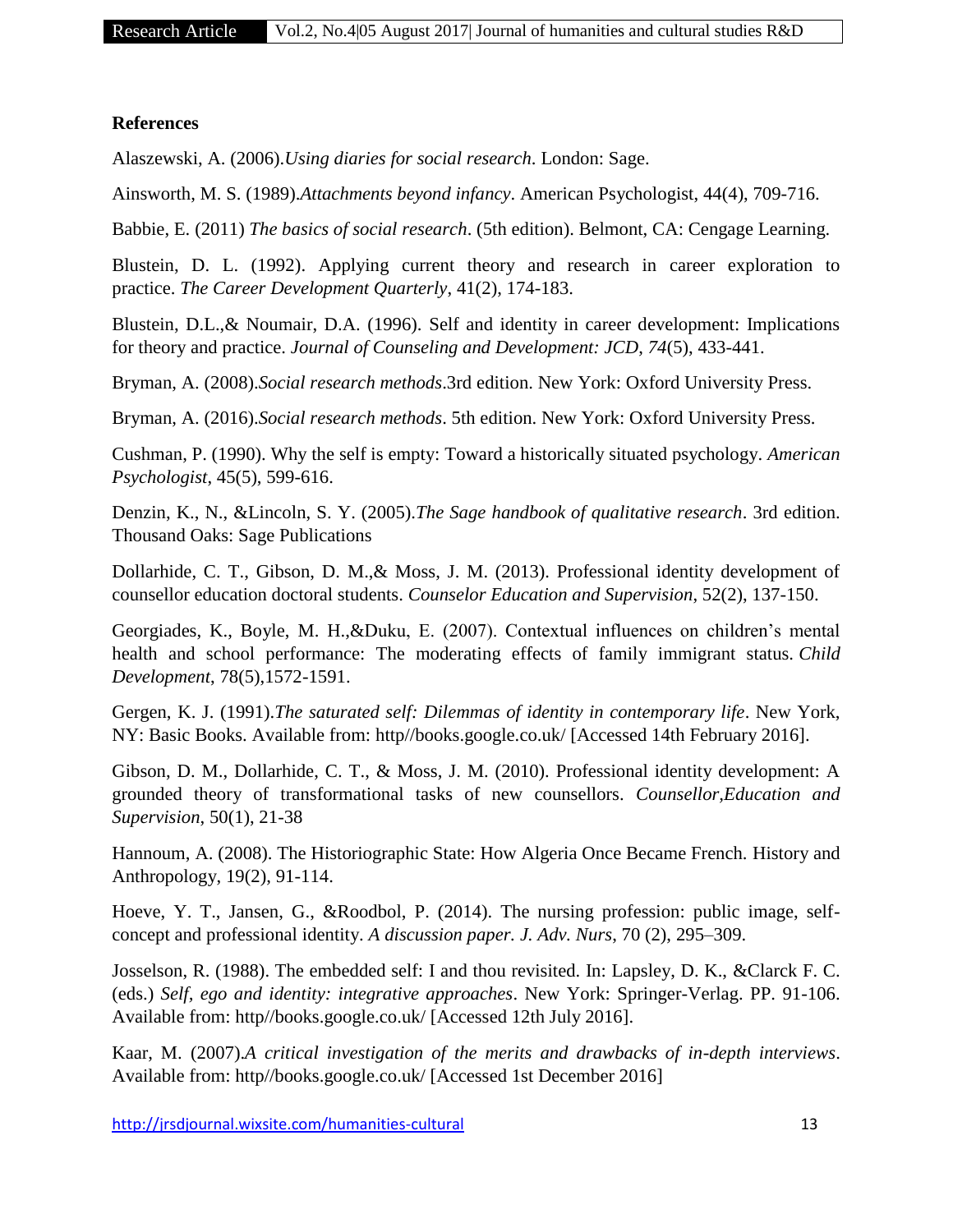Ketterson, T. U., &Blustein, D. L. (1997). Attachment relationships and the career exploration process. *The Career Development Quarterly*, 46(2), 167-178.

Kohut, H. (2009). *The restoration of the self*. University of Chicago Press. Available from: http//books.google.co.uk/ [Accessed 13th July 2016].

Kracke, B. (1997). Parental behaviours and adolescents' career exploration. *The Career Development Quarterly*, 45(4), 341-350.

Leitch, C. M. (2015). The critical incident technique: an overview. In: Neergaard, H., &Leitch, M. L. (eds) *Handbook of qualitative research techniques and analysis in entrepreneurship*. Edward Elgar Publishing, 191-198.

Lofquist, L. H., & Dawis, R. V. (1991). *Essentials of person-environment-correspondence counselling*. University of Minnesota Press. Available from: http//books.google.co.uk/ [Accessed 12th July 2016].

Marcia, J. E. (1988). Common process underlying ego identity, cognitive/ moral development, and individuation. In: Lapsley, D. K., &Clarck F. C. (eds.) *Self, ego and identity: integrative approaches*. New York: Springer-Verlag, 211-225. Available from: http//books.google.co.uk/ [Accessed 12th July 2016].

Markus, H., &Kitayama, S. (2012). Cultural Variation in the self-concept. In: Strauss, J., &Goethals, G. R. (eds.) *The self: Interdisciplinary approaches*. Springer Science & Business Media, 18-48. Available from: http//books.google.co.uk/ [Accessed 12th July 2016].

Mead, G.H. (1934). *Mind, self and society* (Vol. 111). University of Chicago Press: Chicago. Available from: http//books.google.co.uk/ [Accessed 13th July 2016].

*Meth, P. (2004). Using diaries to understand women's responses to crime and violence. Environment and Urbanisation, 16(2), 153-164.*

*Nolas, S. M. (2011). Grounded theory approaches. In: Frost, N., (ed) Qualitative research methods in psychology: combining core approaches.* New York, NY: Sage, 16-43.

Rønnestad, M. H., & Skovholt, T. M. (2003). The journey of the counsellor and therapist: Research findings and perspectives on professional development. *Journal of career development*, 30(1),5-44.

Schultheiss, D. E. P., &Blustein, D. L. (1994). Role of adolescent–parent relationships in college student development and adjustment. *Journal of Counseling Psychology*, 41(2), 248.

Silverman, D. (2014) *Interpreting qualitative data*. London: Sage, 5th edition.

Shinebourne, P. (2011). Interpretative phenomenological analysis. In: Frost, N., (ed) *Qualitative research methods in psychology: combining core approaches*. New York, NY: Sage, 44-65.